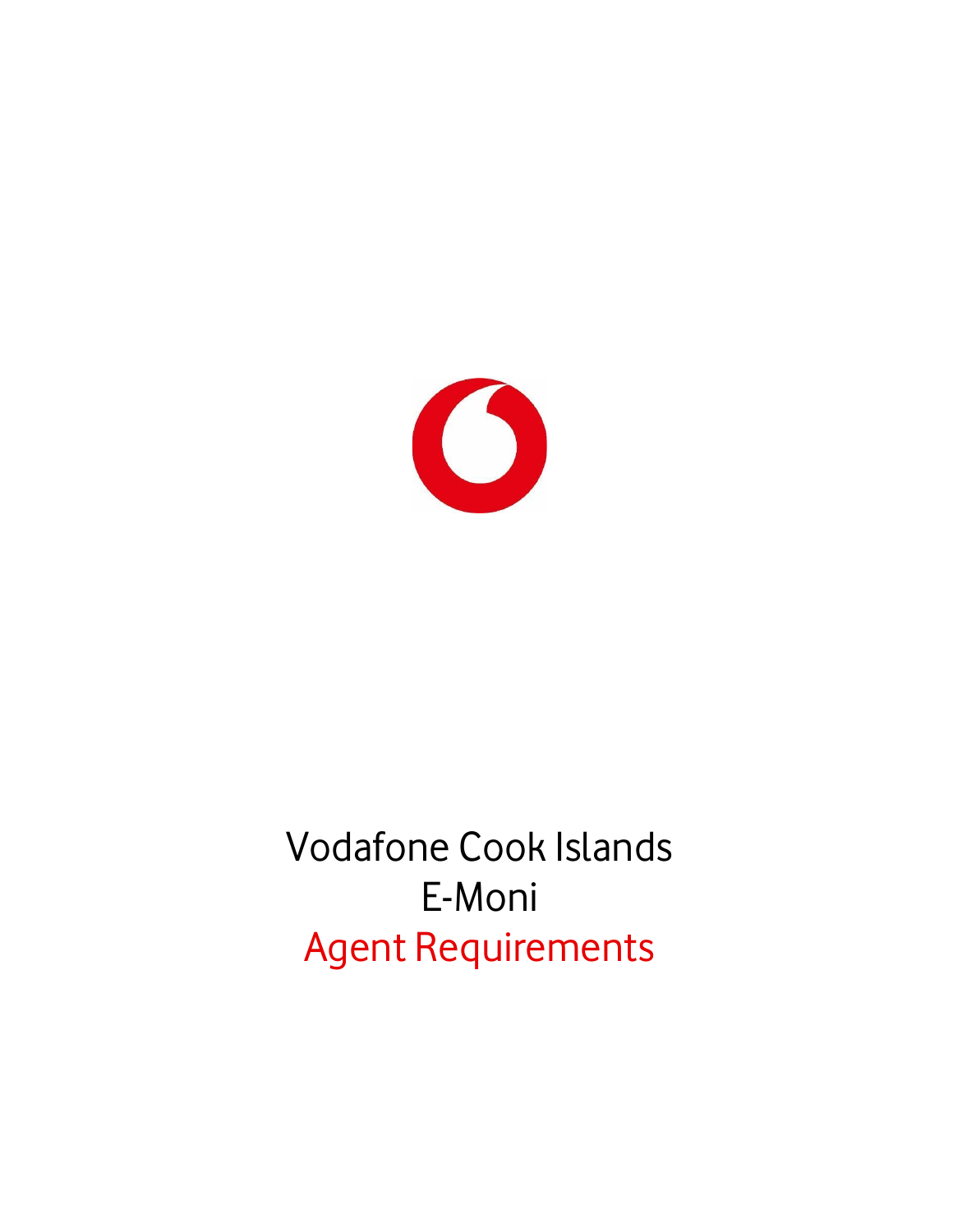

| (A) STANDARD REQUIREMENTS3Minimum<br>$[1]$                                              | Agent     | outlet<br>3           |
|-----------------------------------------------------------------------------------------|-----------|-----------------------|
| (B) MANDATORY REQUIREMENTS - Non Vodafone Dealers3Generic<br><b>Dealers</b>             | Documents | Vodafone<br>Non<br>۰. |
| Minimum Vodafone E-Moni Float                                                           |           | 3                     |
| (C) Vodafone AIRTIME DEALERS4(D) GENERAL REQUIREMENTS - FOR ALL PROSPECTIVE VODAFONE E- |           |                       |
| <b>MONI AGENTS4Premises</b>                                                             | and       | their                 |
| Maintenance                                                                             |           | 4                     |
| Recommended Staffing                                                                    |           | 4                     |
| <b>Technical Requirements</b>                                                           |           | 4                     |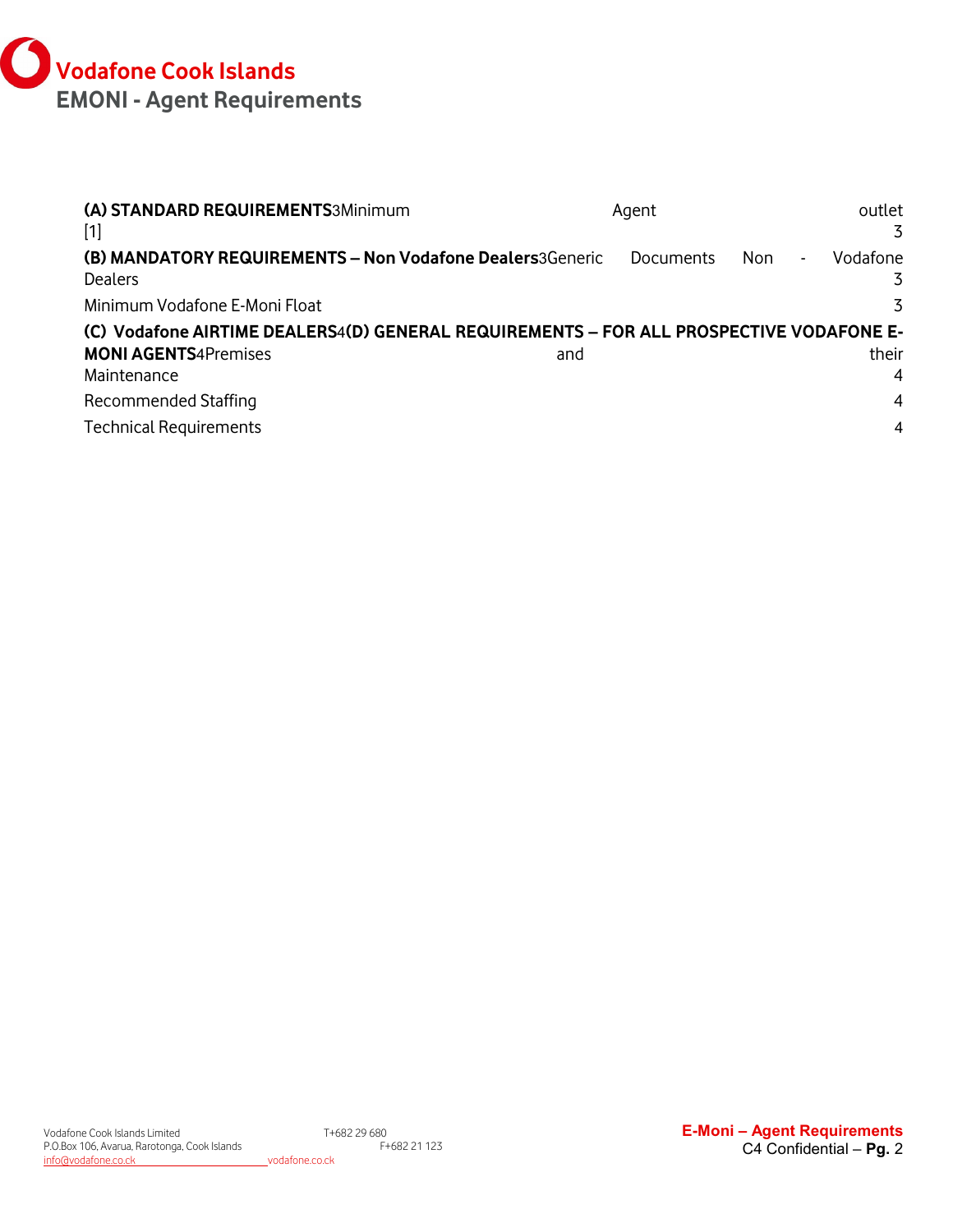**Vodafone Cook Islands EMONI - Agent Requirements**

The following are the requirements to be a fully authorized Vodafone E-Moni agent:

# <span id="page-2-0"></span>**(A) STANDARD REQUIREMENTS**

### <span id="page-2-1"></span>**1. Minimum Agent outlet [1]**

- a. Prospective agent must be a registered Business Name, Sole Proprietor, Partnership or Limited Liability company or equivalent with at least 1 outlet ready to offer Vodafone E-Moni services
- b. The business or company **MUST** have traded for a minimum period of 6 months & provide proof of the same
- c. The outlets shall be physically verified to ascertain suitability before commencement of business

## <span id="page-2-2"></span>**(B) MANDATORY REQUIREMENTS – Non Vodafone Dealers**

Copies of the documents below must be attached to the application forms provided.

### <span id="page-2-3"></span>**1. Generic Documents Non - Vodafone Dealers**

- 1.1. Copies of business registration documents as either:
	- 1.1.1. Partnership
	- 1.1.2. Sole Proprietor
	- 1.1.3. Limited Liability Company
	- 1.1.4. Business Name
- 1.2. Certified copies of Tax certificate
- 1.3. A brief profile of the Company/Business plan/Strategy
- 1.4. List of Outlets
- 1.5. Certificate of Incorporation/registration
- 1.6. Copies of IDs and Passport photos of Directors or persons playing an equivalent role
- 1.7. Copies of IDS of E-Moni Finance contact & Assistants as indicated in the application forms
- 1.8. Completed agent application forms
- 1.9. Business permits for each of the outlets
- 1.10. Proof of minimum 6 months trading history 6 month company bank statement

## <span id="page-2-4"></span>**2. Minimum Vodafone E-Moni Float**

An agent should invest \$ 500 per outlet for purchase of Electronic Value & have at least \$ 1,000 in cash at outlet Note: Successful agents will be required to deposit this money within one week of signing the contract and start operations, failure to which the contract will be revoked.